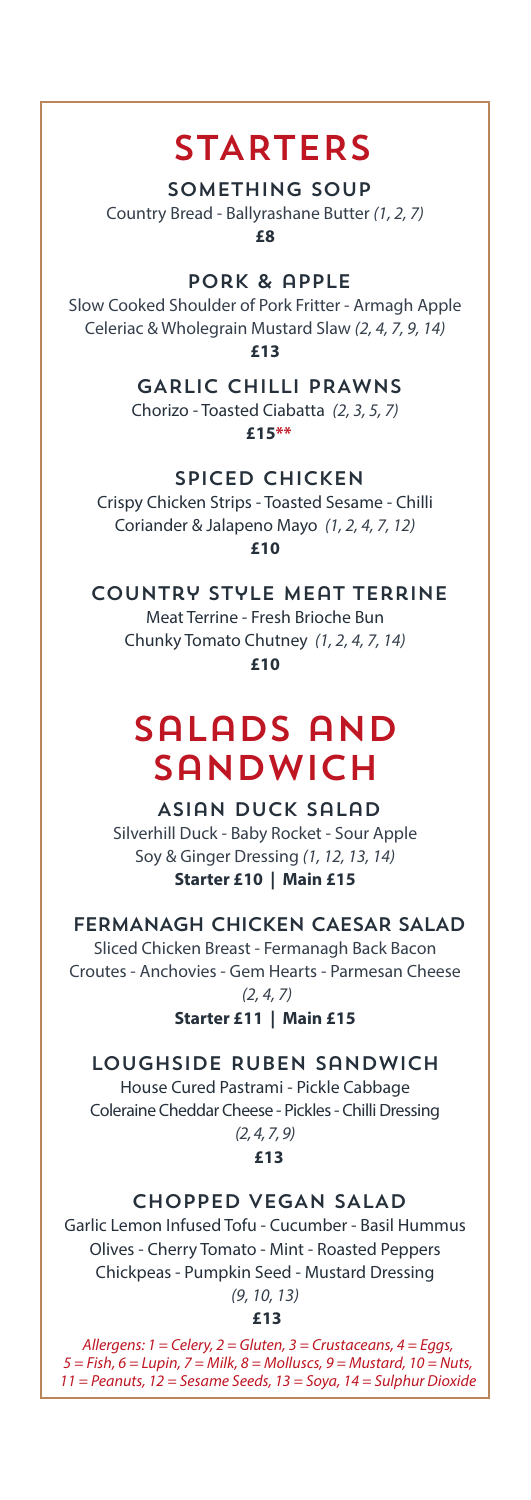## MAIN COURSES

LOUGHSIDE SIGNATURE BEEF BURGER

Fermanagh Bacon - Coleraine Cheddar - Tomato Pickle - Baby Gem Lettuce - Chunky Chips *(2, 4, 7, 12)* **£17.50** 

### CRISPY BUTTERMILK CHICKEN

Coleslaw - Whiskey BBQ Sauce - Rocket Salad Chunky Chips *(2, 4, 7, 14)*

**£16** 

### ROASTED RUMP OF IRISH LAMB

Confit Carrot - Carrot Purée

Whipped Creamed Potato - Roast Onion Gravy *(7)*

**£18** 

#### LOUGHSIDE CURRY

Chicken Rogan Josh Curry - Saffron Scented Rice Traditional Accompaniments *(1, 2, 4, 7, 9, 14)*  **£16**

# signature dishes

#### BBQ PLATTER

Crispy Duck Spring Rolls - Breaded Mushrooms Chicken Tikka Skewers - Fried Chilli Squid - Baby Back Ribs - Dipping sauces *(2, 3, 7, 10, 11, 12)* **£30 (serves 2)** 

### WHOLE ROASTED CHICKEN

Chimichurri Roasted Chicken - Grilled Lime Chunky Chips *(2)* **£30 (serves 2)** 

#### 20oz LISDERGAN TOMAHAWK STEAK

Tomatoes Chunky Chips Choice: Béarnaise - Peppercorn Sauce or Garlic Butter *(2, 4, 7, 14)* **£50\*\* (serves 2)**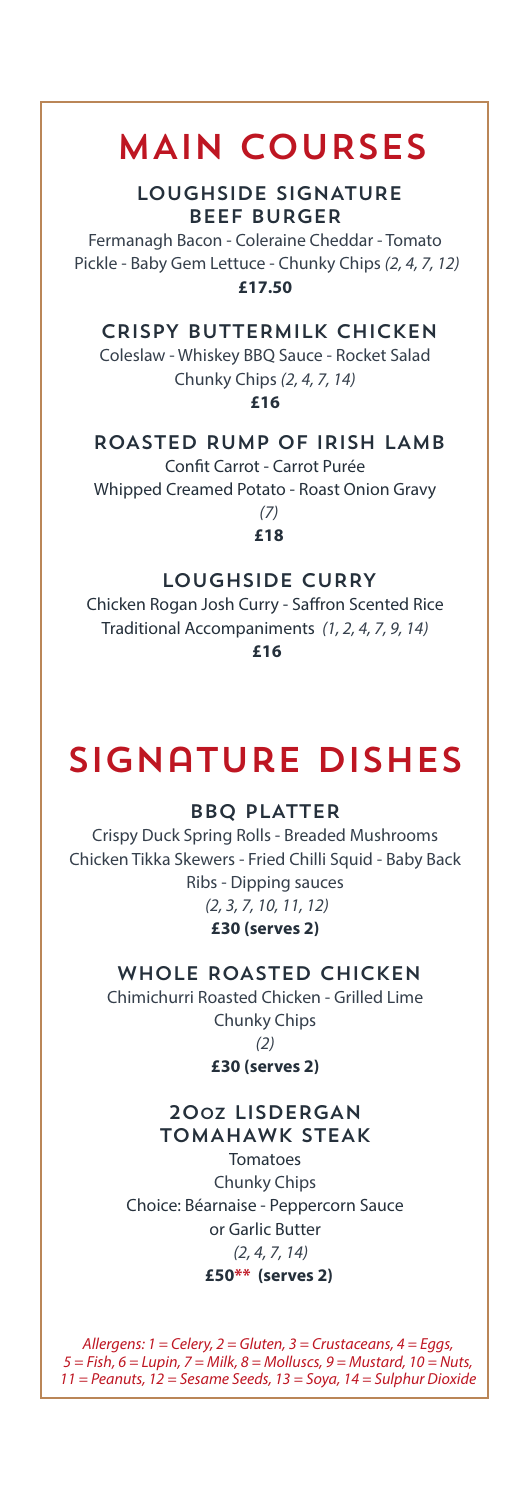### STEAK

### 10oz RIB-EYE OF LISDERGAN IRISH BEEF

Chunky Chips - Onion Rings Choice: Béarnaise - Peppercorn Sauce or Garlic Butter *(2, 4, 7, 14)* **£35\*\*** 

10oz MATURED SIRLOIN OF LISDERGAN IRISH BEEF

Chunky Chips - Onion Rings Choice: Béarnaise - Peppercorn Sauce or Garlic Butter *(2, 4, 7, 14)* **£35\*\*** 

### fish

LOUGHSIDE FISH & CHIPS

Traditional Batter Cod - Mushy Peas Tartare Sauce - Lime *(2, 4, 5, 7)* **£17.50** 

PAN FRIED SEABASS

Seabass - Butternut Squash - Potato - Courgette Pak Choi - Thai Broth - Chilli & Apple Infusion *(5, 13)* **£19**

### SIDES

BEER BATTERED ONION RINGS *(2, 4, 7)* ROASTED VEGETABLES *(1)* FRENCH FRIES *(1)* MIXED LEAVES *(9)* CREAMED POTATOES *(7)* **£4.50 each** 

If you have an allergy or intolerance to any food substance, please inform your server and we will do our utmost to accommodate your request.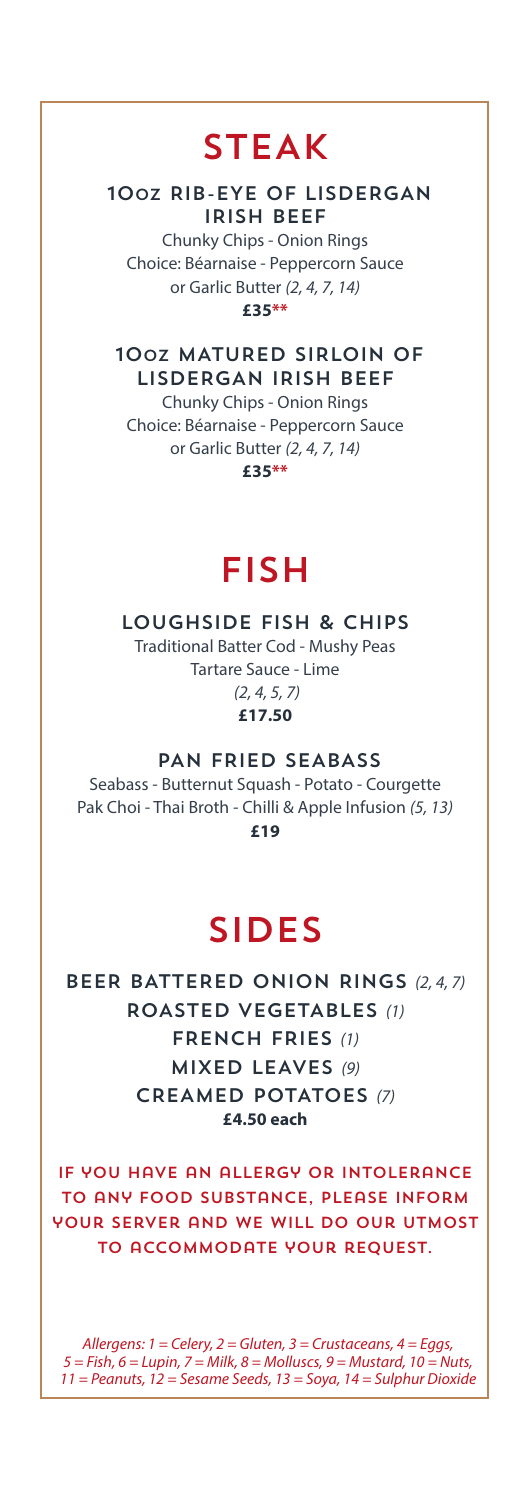### **DESSERTS**

### SELECTION OF ICE CREAM

CLASSIC RASPBERRY ROULADE Flaked Almonds - Fruit Coulis *(4, 7, 10)*

### LOUGHSIDE SUNDAE

Glastry Farm Yellowman Ice Cream - Toffee Sauce Fresh Honeycomb *(7, 10)*

### RUSTIC ARMAGH APPLE TART TATIN

Cold Vanilla Custard - Vanilla Ice Cream *(2, 4, 7, 14)*

### WHITE CHOCOLATE CHEESECAKE

Raspberry Sorbet - Fruit Coulis *(2, 4, 7)*

#### **All desserts £7**

*For guests on an inclusive dinner or a dinner package, items marked with a \*\* are subject to a £6 supplement per person*

### **TEA**

| <b>BREWED TEA</b>        | £3.50 |
|--------------------------|-------|
| <b>DECAFFEINATED TEA</b> | £3.95 |
| EARL GREY TEA            | £3.95 |
| FRESH MINT TEA           | £3.95 |
| <b>GREEN TEA</b>         | £3.95 |
| CAMOMILE TEA             | £3.95 |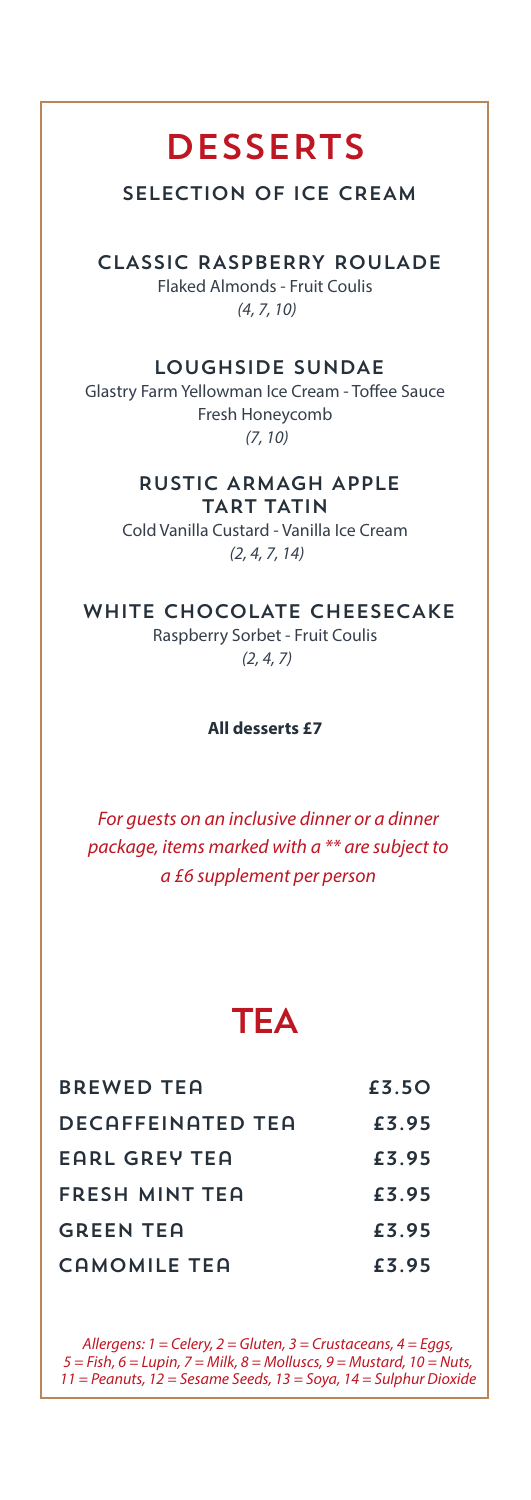# **COFFEE**

| <b>AMERICANO</b>                             | £3.75 |
|----------------------------------------------|-------|
| <b>ESPRESSO</b>                              | £3.75 |
| <b>CAPPUCCINO</b>                            | £4.2O |
| <b>FLAT WHITE</b>                            | £4.2O |
| LATTE                                        | £4.30 |
| (Add Monin Syrup: Caramel, Gingerbread,      |       |
| Hazelnut, Vanilla or Cinnamon)               |       |
| <b>MOCHACCINO</b>                            | £4.30 |
| <b>HOT CHOCOLATE</b>                         | £4.2O |
| All coffees can be served decaffeinated.     |       |
| Oat Milk, Almond Milk, Soya Milk and Coconut |       |
| Milk available                               |       |

| <b>IRISH COFFEE</b>    | £7.10 |
|------------------------|-------|
| <b>BAILEY'S COFFEE</b> | £7.10 |
| CALYPSO COFFEE         | £7.10 |
| AMARETTO COFFEE        | £7.10 |

# WHITE WINE

|                                                                | Glass Bottle  |
|----------------------------------------------------------------|---------------|
| The Accomplice Chardonnay,<br>De Bortoli, Riverina             | £6.50 £25.00  |
| Villa Teresa Pinot Grigio,<br>Veneto, Italy                    | £7.00 £27.00  |
| Les Jardines Divers Sauvignon Blanc,<br>Roussillon, France     | £7.50 £30.00  |
| Peth Wetz Estate Dry Reisling,<br>Rheinhessen, Germany (Vegan) | £8.00 £35.00  |
| Framingham Cellar Sauvignon Blanc,<br>Marlborough (Vegetarian) | £9.00 £43.00  |
| Gotas de Mar Albarino,<br>Rias Biaxas, Spain                   | £10.00 £50.00 |